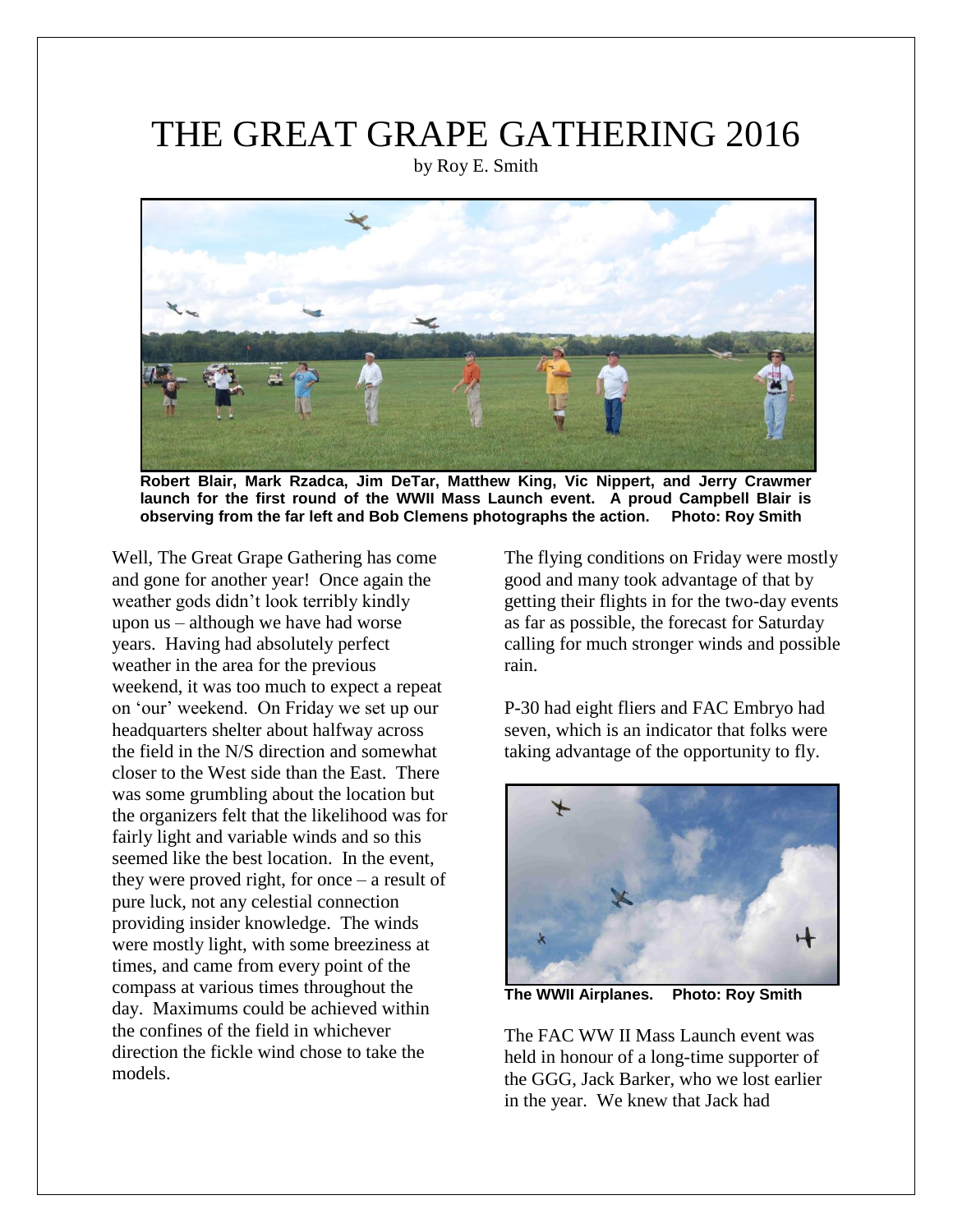developed an abdominal cancer, but expected that he would survive for some time, when he suddenly died of an unexpected heart attack. Jack's wife, Sue, and their son, John, attended for the event and a small ceremony was held on the field, featuring a watercolour painting by Jack on display and some words about Jack from Matt King. This culminated in the release of a set of helium-filled balloons to which was attached one of Jack's fine rubber scale models. The model slowly spun under the balloons during its initial rise into the sky, as if surveying the field, then steadied in direction as the assembly rose higher, purposefully flying onwards and upwards until it was out of sight.



**John & Sue Barker Release the Balloons Carrying Jack's Plane Aloft. Photo:Bob Clemens**

Over twenty people attended our Friday evening Fish Fry at Leisures Restaurant in Lakeville and a very good time was had by everyone. Many flying stories were told – and some of the stories were even based at least partly on fact.

Saturday turned out as forecast – strong winds from the South. By the time the rest of the organizers reached the field in the

morning an intrepid member of the team, Jerry Litschi, already had the headquarters tent and tables, etc., set up in the best location. A number of brave souls did get flights recorded. Most worthy of note was the flying of a junior, Bobby Vidovich, who flew 1/2A Old Favourites, Jr. HL Glider, and the Open HL/CL Glider Combined events. He was the only person to record flights in the Old Favourites event, none of the more seasoned fliers were prepared to demonstrate their skills under the conditions prevailing. Bobby showed us the way, putting in three flights without damaging his aircraft. He won a kit for the 1/2A Fortastrop, donated by the manufacturer, BMJR products, which he was very excited to receive.



**Bobby Vidovich Readies his 1/2A Photo:Mel Vidovich**

Despite the wild gusts, more flying than Bobby's was done, as witnessed by the results at the end of this report. The forecast rain did not materialize, fortunately.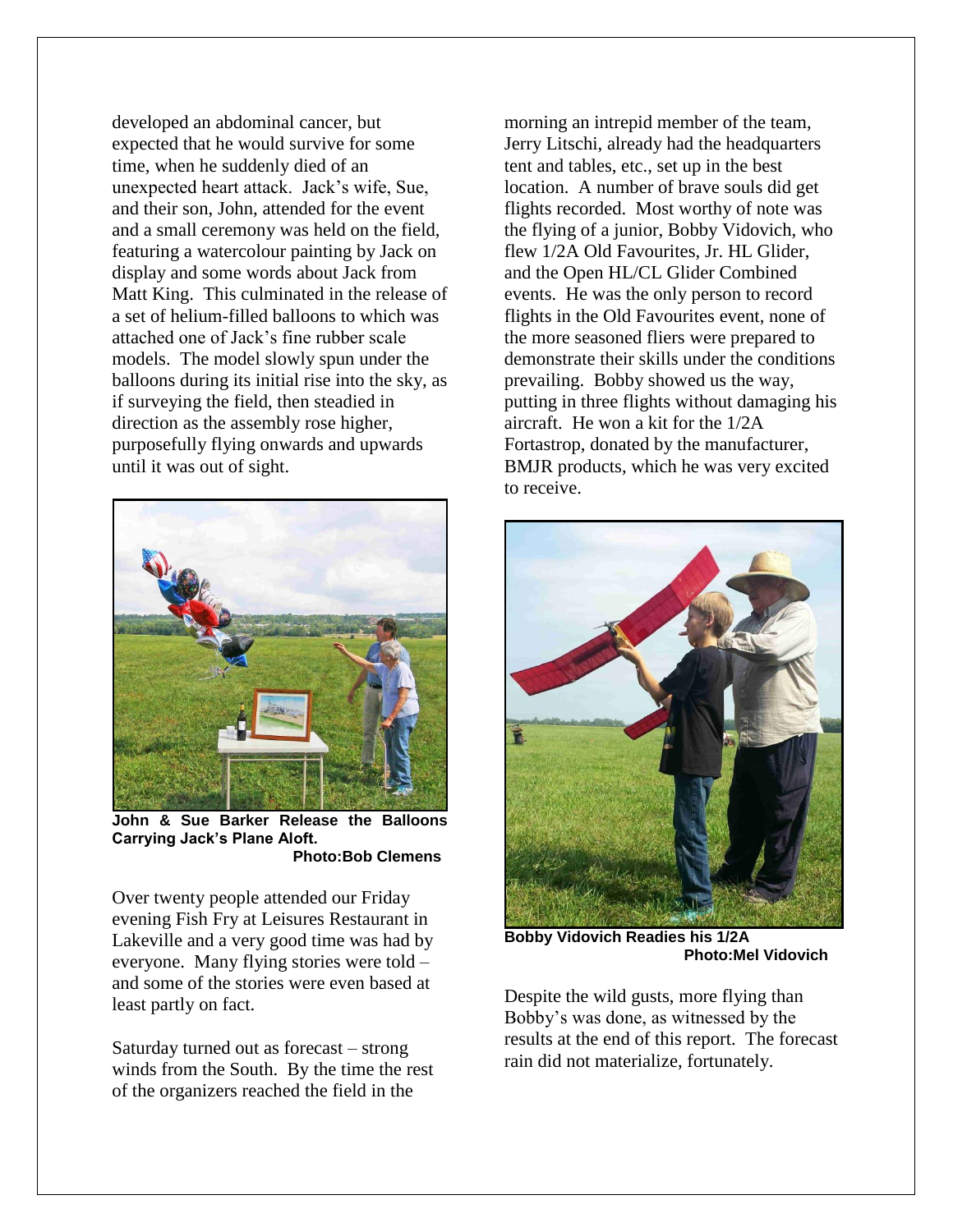

**Don and Bonnie Myers Always Enjoy the GGG. Photo: Sally Smith**

Jim Smith flew his beautiful Vic Smeed design cabin model, which was performing well. Unfortunately, Jim did not use an engine shut-off timer and so was subject to some quite variable engine run times. His last flight had a particularly long  $run - I$ don't know whether he had perhaps tweaked the needle setting but it ran for 45 seconds and the model was very high when the engine finally quit. It landed within the confines of the airfield, but in a beanfield just North of the runway. Multiple searches have been organised but, as of this writing, the model hasn't been recovered.



**Jim Smith starts his Coquette, a Vic Smeed Design. Photo: Patti Smith**

Saturday evening saw about thirty of us gather in Swanson Hall, on the airfield, for the traditional chicken barbecue. For a number of years now Heather Mollendorf

has taken on the task of organizing this event, which is one of the highlights of the weekend. Her decorative touches, along with the quality of the food she procures, and in some cases prepares, for us, make this always an occasion to remember. This year was no exception. With help from Pat Barlow in transporting the feast to the venue, and Priscilla Whitford's assistance in checking that nothing had been forgotten, Heather provided us with a memorable repast. The Crest Hill Motel, where many fliers stay, provided a large bottle each of red and white wines, for those who didn't have winnings to imbibe. There was a draw for two door prizes – coffee mugs emblazoned with the GGG logo – won by Cindy DeTar and Sally Smith. As the husbands of both these wonderful ladies are involved with the running of the contest, I anticipated some calls of 'fix' but, to my relief, none came.



**The BBQ Door Prize Photo:Roy Smith**

On Sunday the winds were forecast to be from the West, veering to the North West during the day and strengthening. We set up on the West side of the field, towards the NW corner, and flying began.

At 11 minutes past 11:00 am on Sunday, September  $11^{th}$ , we held a minute of silence to mark the  $15<sup>th</sup>$  anniversary of the attack on the World Trade Centre and also to recognize the loss of four members of the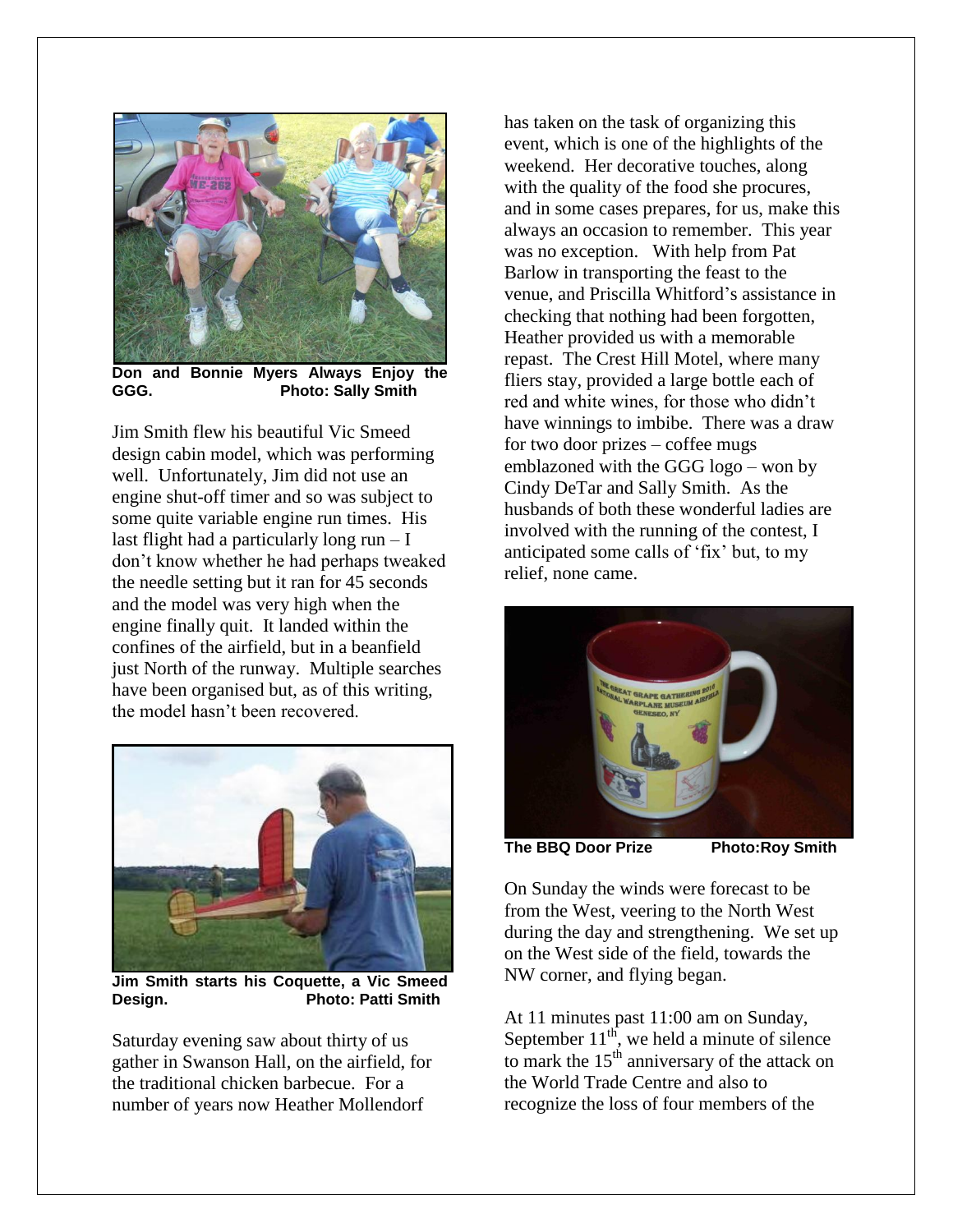GGG-related model airplane community during the last year. Those recognized were:-

David Larkin of Ontario – a founder member of SAM 86, one of the two sponsor organizations of the GGG.

Jim Mayes of Florida – a solid supporter of the GGG.

Noel Kirby of Ontario – a long-time supporter of the GGG who had been unable to fly for many years, because of infirmity .

Jack Barker of New York, a member of the WNYFFS and enthusiastic participant in the GGG.

I had hoped to fly the A Nostalgia event on Sunday morning but upon assembling the model I found that there was damage to the tailplane. This model had been 'treed' at the end of the ESFFC and I had repaired minor damage to the wing. Clearly my inspection of the tailplane had not been sufficiently careful because I found a 'ding' in each of the tailplane upper spars as I assembled it. Needless to say it was immediately disassembled and now awaits further repair. Just a reminder of how important it is to inspect very carefully after a model has experienced unusual trauma.

Unfortunately, many people left early on Sunday because of the early wind direction (N) and the forecast that it would worsen – that was a mistake. As it happened, the wind gradually reduced in strength through the day and backed to Westerly, the long direction of the field, and although the breeze remained stiff, it was definitely flyable. That said, Jim Moseley and I decided to fly in the Mulvihill event – we wound and flew, just as the wind veered to Northerly, and both of our models landed in trees immediately to the South of our launch point. Mark Rzadca was later able to retrieve Jim's with the aid of a pole, but mine remained high in the branches of what I believe to be a hickory tree. The good news is that, since our return from the contest the model has blown down from the tree and is safe indoors.

Now let's turn to the awards presented at the GGG.

The John Magee Trophy was won by Vic Nippert, who also received a framed commemorative print containing a picture of a Spitfire, a photograph of John Magee and a reprint of his well-known sonnet "High Flight".



**Jim DeTar with the Jack McGillivray Achievement Award. Photo: Roy Smith**

The Jim Anderson Trophy (for highest aggregate in rubber), and the Jack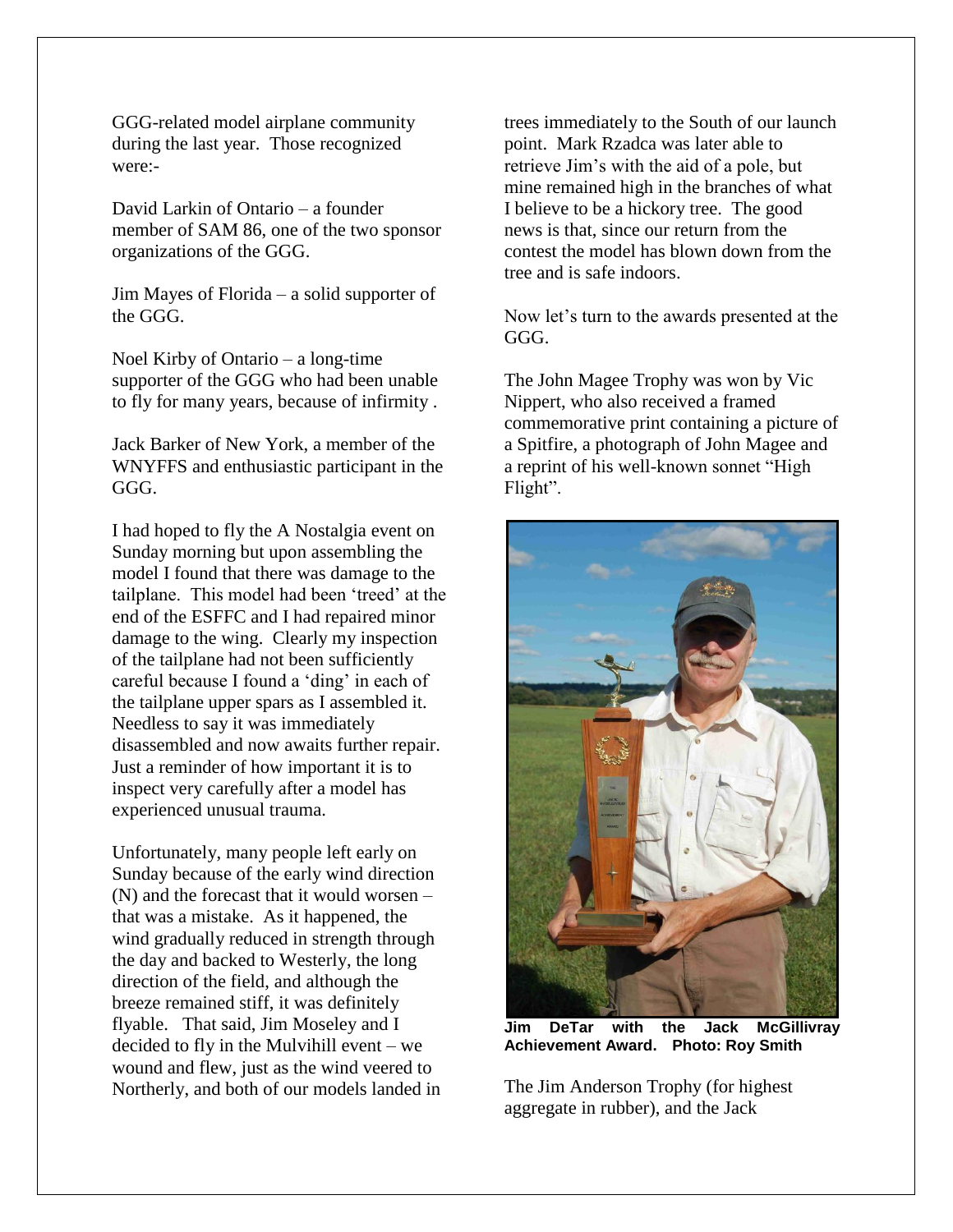McGillivray Achievement Award (for highest total points in FAC events) were both won by Jim DeTar. At the award presentation time it was erroneously announced that David Acton had won the Jim Anderson Trophy. David had already left so, luckily, the trophy had not been presented. Subsequently, when the scores were double-checked, it was found that some of them had been accidently transposed and that, in fact, Jim DeTar was the winner.



**The Jim Anderson Memorial Trophy, won by Photo: Roy Smith** 

Once again, the Dave Andrew Trophy was not competed for – no-one was prepared to put up an unlimited rubber flight in the winds prevailing on Saturday.

The Don Reid Memorial Trophy was won by Dominic Algieri flying his Gollywock in SAM Small Stick.

The Bob Gordon Trophy (for highest aggregate score in power) and the MAAC Can-Am Free Flight Trophy (for highest total points in all non-FAC events) were won by Roy Smith.



**Roy Smith with the Bob Gordon Trophy and the MAAC Can-Am Free Flight Trophy. Photo: Jim Moseley**

This year, I'm pleased to report, there was much more competition for the title of NWM Series Grand Champion – the winner being awarded the MAAC Can-Am Free Flight Trophy. The ESFFC, held in August, saw better attendance this year and eleven of the fliers who had recorded scores there were present at the GGG to contend for the trophy. It is unfortunate that the leading scorer at the ESFFC, Dave Pishnery, was unable to attend the GGG to continue his bid for the Championship. It is to be hoped that the existence of this award will encourage more people to attend both the ESFFC and the GGG, and to fly in more than one specialist category, and more total events, in order to compete for it. It is a very handsome trophy to have on one's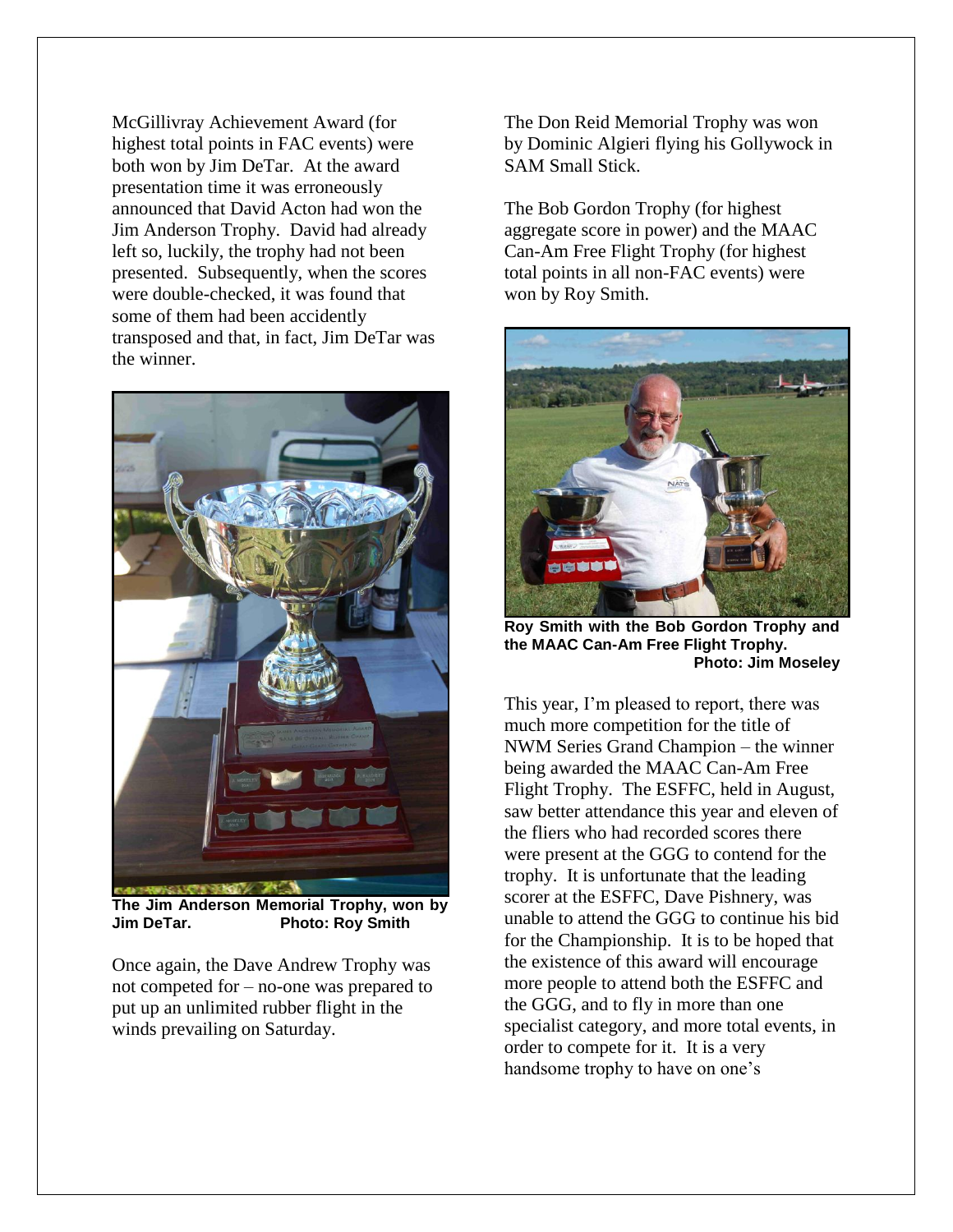mantelpiece for a year – providing a focal point for some very satisfactory bragging.

I should have been awarded the "Height of Foolishness" prize but luckily, we don't have one. On windy Saturday I flew my B Nostalgia Dixielander fairly early on. The flight was good but it landed on the far side of the second beanfield North of the runway, after some entertaining aerobatics in the turbulent air on its way up. Feeling that discretion was probably the greater part of valour in these circumstances, I placed the aeroplane, upside down, to the lee of my field box, intending to fly it again later if the wind calmed a bit. As might have been anticipated, I was then distracted by having to go into the village of Geneseo to procure some supplies and while there I got a phone call from my better half telling me that the headquarters shelter had suffered some damage from the wind and could I get some rope and tent pegs. When I got back with the needed items I found that, not only had the shelter been damaged, the chair next to my field box had blown over – neatly separating the left outer wing panel from the inner one of my "Dixie". No more flying for that model on that day. As usual – the result of my foolishness, leaving it on the field in strong wind with a chair nearby. No-one else ventured to fly the B/C Nostalgia event so I was not required to fly my 'C' model – which would have been a challenge in that blow.

Total entries were good this year  $-28$  fliers signed up, five more than last year, despite the fact that at least six 'regulars' were unable to attend for one reason or another. Also 16 events were flown – compared with 11 last year. The only number that was down was the total number of official flights made – 153 compared with 168 last year, a reflection of the difficulty of fitting in the

flights between periods of extreme gustiness.

I want to thank all those intrepid fliers whose efforts to oppose the law of gravity, in challenging conditions, made the contest successful.

Brian Malin of BMJR Models provided us with the prize of a 1/2A Fortastrop kit for the 1/2A Old Favourites event and Larry Davidson provided two 10' sheets of polyspan polyester tissue as the prize for the B/C Nostalgia event. Our thanks to both of them.

I also want to thank all of those helpers who worked diligently to make the event happen. Lyle Whitford was our CD and dealt with the AMA bureaucracy. Jim Moseley and Jim DeTar were event directors for the non-FAC and FAC events, respectively. Sally Smith manned the desk a lot of the time, ably assisted at times by Heather Grigg and others. Heather Mollendorf's organisation of the Barbecue was a triumph. There were many others who lent a hand throughout the weekend, and their assistance is much appreciated. One person in particular, however, is due some special thanks. Jerry Litschi, as usual, was here there and everywhere, setting up and tearing down, laying out the flight line, etc., but this year he took on the extra task of gathering and organising the wine bottles throughout the day, for presentation at the end of each day. This took an enormous weight off my shoulders and made the end-of-day scramble to prepare everything for the award-giving far less onerous (for me). As a result I think I can say without reservation that the little day-end ceremonies went off in a much more professional fashion.

Thanks again to everyone – see you again next year.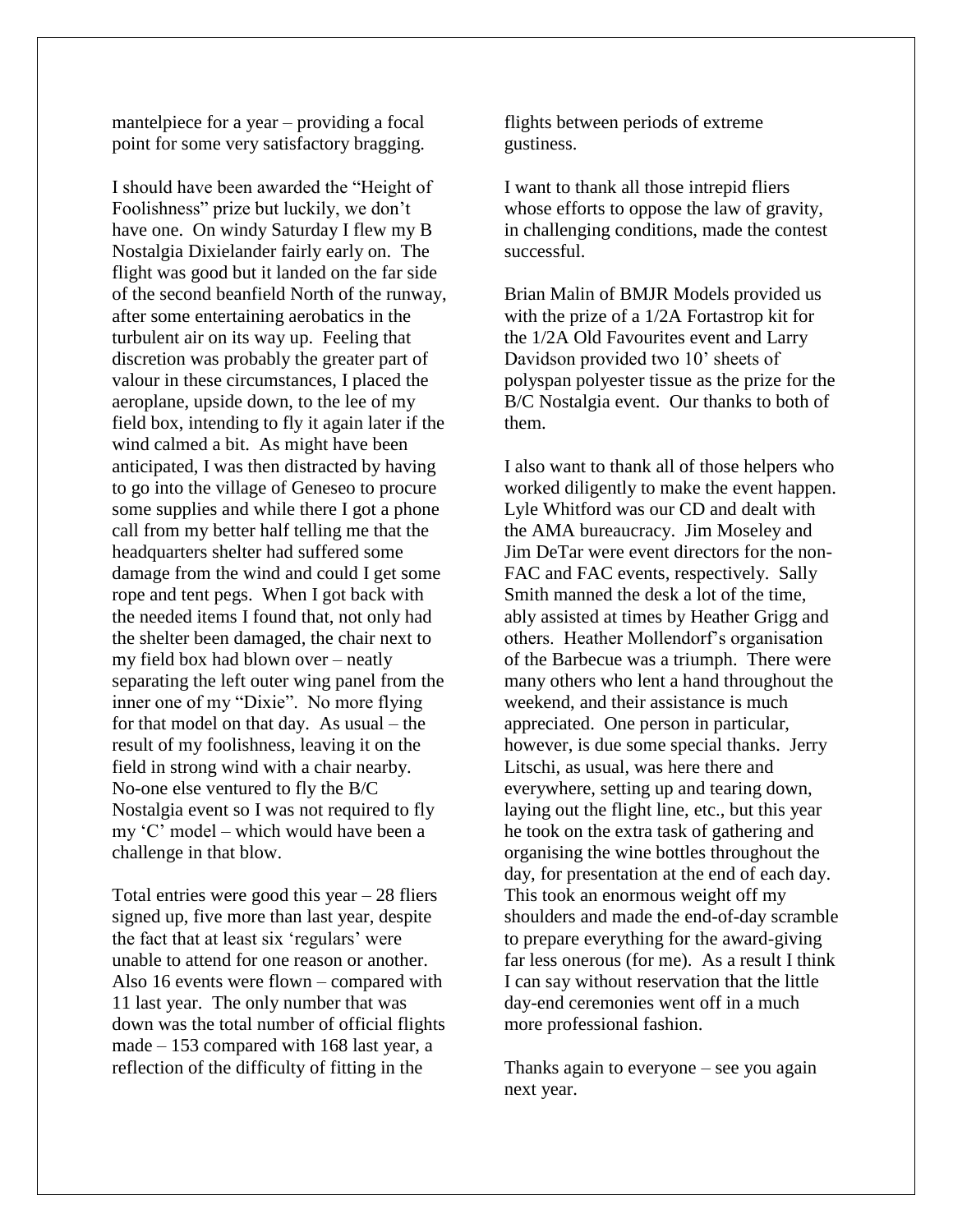Roy Smith – MAAC 7759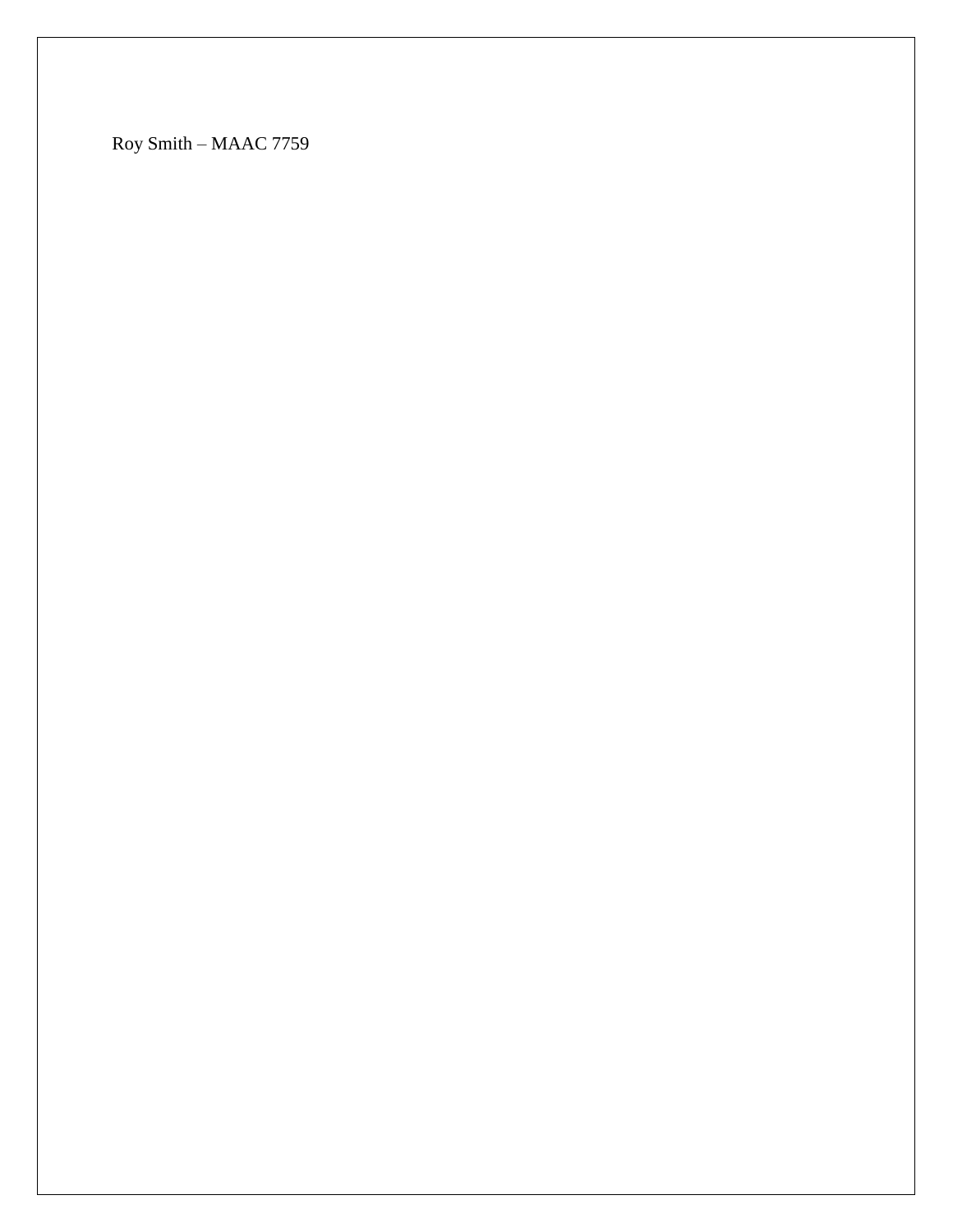## **GGG 2016 RESULTS**

## **Friday, September 9th, 2016 Saturday, September 10th, 2016**

| .020 Replica/ ¼ A Nostalgia Gas |     | <b>Diesel Duration</b>            |     |
|---------------------------------|-----|-----------------------------------|-----|
| <b>Brad Bane</b>                | 360 | <b>Roy Smith</b>                  | 250 |
| <b>Roy Smith</b>                | 190 |                                   |     |
| <b>Ruth Bane</b>                | 171 | <b>Vic Smeed Design</b>           |     |
|                                 |     | <b>Richard Barlow</b>             | 162 |
| $P-30$                          |     | Jim Smith                         | 79  |
| Thomas Juell                    | 360 |                                   |     |
| <b>Bob Clemens</b>              | 320 | <b>HL/CL Glider Combined</b>      |     |
| Jim DeTar                       | 285 | Vic Nippert                       | 185 |
| Dave Acton                      | 285 | Jerry Crawmer                     | 147 |
| Lynn Miller                     | 281 | Jim Smith                         | 147 |
| <b>Jim Moseley</b>              | 240 | Lynn Miller                       | 113 |
| Lyle Whitford                   | 236 | Don Myers                         | 112 |
| Dominic Algieri                 | 212 | <b>Jim Moseley</b>                | 70  |
|                                 |     | <b>Bobby Vidovich</b>             | 28  |
| <b>Senator</b>                  |     |                                   |     |
| <b>Richard Barlow</b>           | 172 | <b>Jr HL Glider</b>               |     |
|                                 |     | <b>Bobby Vidovich</b>             | 46  |
| <b>FAC No-Cal Scale</b>         |     |                                   |     |
| Vic Nippert                     | 231 | <b>36" Bungee Launched Glider</b> |     |
| Mark Rzadca                     | 187 | Vic Nippert                       | 129 |
| <b>Bob Clemens</b>              | 136 | <b>Roy Smith</b>                  | 98  |
|                                 |     | <b>Richard Barlow</b>             | 76  |
| <b>FAC Embryo Endurance</b>     |     |                                   |     |
| Jim DeTar                       | 340 | <b>B/C Nostalgia Gas</b>          |     |
| Vic Nippert                     | 249 | <b>Roy Smith</b>                  | 111 |
| Dominic Algieri                 | 209 |                                   |     |
| Matt King                       | 140 | $\frac{1}{2}$ A Old Favourites    |     |
| <b>Robert Gosse</b>             | 132 | <b>Bobby Vidovich</b>             | 147 |
| Robert Blair                    | 121 |                                   |     |
| Mark Rzadca                     | 79  | <b>Cloud Tramp</b>                |     |
|                                 |     | Mark Whalen                       | 189 |
| <b>FAC Dime Scale</b>           |     | <b>Richard Barlow</b>             | 162 |
| <b>Mark Rzadca</b>              | 307 | <b>Robert Blair</b>               | 126 |
| Jim DeTar                       | 299 | David Acton                       | 108 |
| <b>Matt King</b>                | 270 | <b>Mark Rzadca</b>                | 54  |
| <b>FAC WWII Mass Launch</b>     |     | <b>SAM Small Rubber Stick</b>     |     |
| Vic Nippert                     |     | Dominic Algieri                   | 172 |
| Jim DeTar                       |     |                                   |     |
| Jerry Crawmer                   |     |                                   |     |